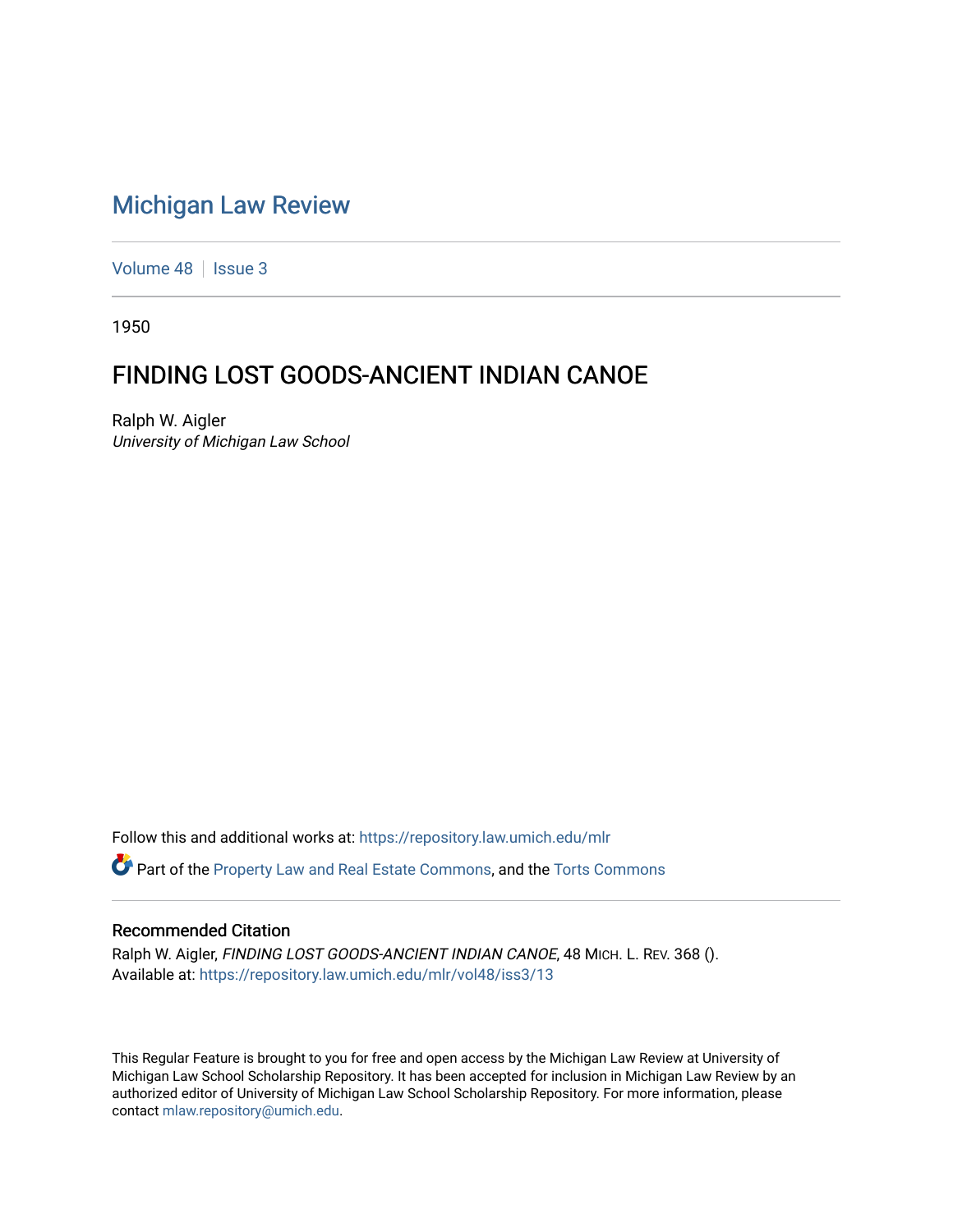FINDING LOST GOODS-ANCIENT INDIAN CANOE-As a result of a river's change in course, an old Indian canoe buried on certain land was exposed. While swimming in the river, plaintiffs discovered the canoe and told defendant about it. The